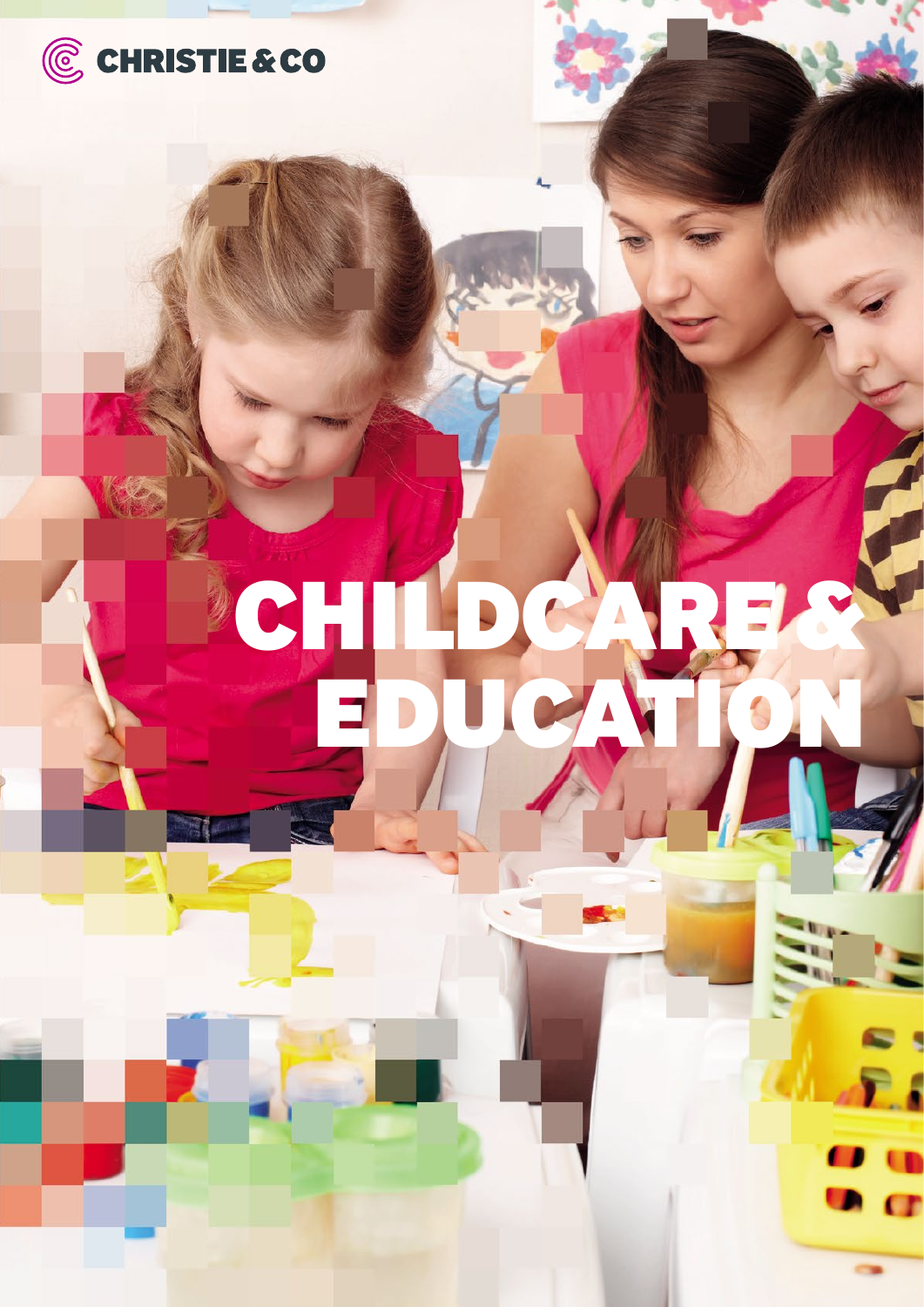

**COURTENEY DONALDSON Managing Director Childcare & Education**

> **The premium prices being achieved by the most desirable businesses throughout 2018 look likely to continue into 2019 as we see an eager pool of new buyers continuing to emerge.**

*Part of an ever-growing sector, many businesses yielding high earnings have seen increases in value, driven by continued attraction to investors and eager competitiveness from buyers teamed with their thirst for high quality.*

Our Childcare & Education team has seen unprecedented prices for quality businesses achieved over the past 12 months, albeit such may level out during 2019. While a very positive year for some, the past year has presented a divergent landscape and we expect the disparity between success and distress to widen during 2019.

# **INVESTORS AND OPPORTUNITIES**

High quality single assets remain very much sought after by first-time buyers, existing providers and new, prospective investors alike, as the sector is increasingly being seen as an attractive investment class, offering scope for solid long-term earnings and success.

Established portfolios that can demonstrate a proven track record, sound reputation, a solid and consistent regulatory compliance track record, 'clean' tenure of assets, and a solid and experienced management team are, subject to economic and political conditions prevailing, expected to remain attractive, particularly to larger corporate groups, new international entrants and investors. High quality portfolios will continue to attract premiums, with these notable arbitrages reflective of value and recognition of how difficult it is to establish and grow a quality, successful and densely located portfolio with consistent and sustainable earnings. Consolidation opportunities remain across many of the established childcare and education sectors with existing providers and new entrants increasingly striving to succeed via consolidation in a bid to pursue buy and build growth delivery strategies, alongside organic developments.

# **CHILDREN'S DAY NURSERIES**

Still a highly fragmented market, with around 80% of settings owned by independent operators, UK based children's day nurseries continue to see more inbound investor interest which in turn is driving up values for the most desirable businesses, fuelled by competitiveness in the market. With the

average size of a setting currently around 44 places, as reported in research by Laing Buisson, larger, purpose-built facilities continue to be organically developed by both national and regional groups and sole traders alike, with many new build settings having capacities of 100+ places. Compared to new international day nursery developments, setting sizes of some 100 places remain smaller than those seen in some other parts of the world, such as in China or indeed Asia. We reported last year that Cognita opened the world's largest Early Years Learning Village, providing 2,100 places, some 10 times the size of the largest settings in the UK, showcasing the potential that exists in some locations to scale up early years businesses.

# **88%**

**of eligibility codes for 30 hours of free childcare validated by September 2018**

With the development of new 'future proof, purpose designed' settings increasing, such are undoubtedly placing pressure on some local smaller providers. This is pushing many owners to reinvest in their settings and evolve, with growing demands and expectation of high standards from parents, service users and consumers. The past year has seen a rise in nursery closures, particularly among the smaller, less commercial, least well-funded and less viable businesses. Although this has created a new supply of vacant D1 properties coming to the market, many of these assets have either been in need of significant capital investment in order to reopen or, due to configuration and capacity, they are no longer wholly viable for longer term operational daycare purposes. With some of those assets being unable to compete with market progression and changes in parental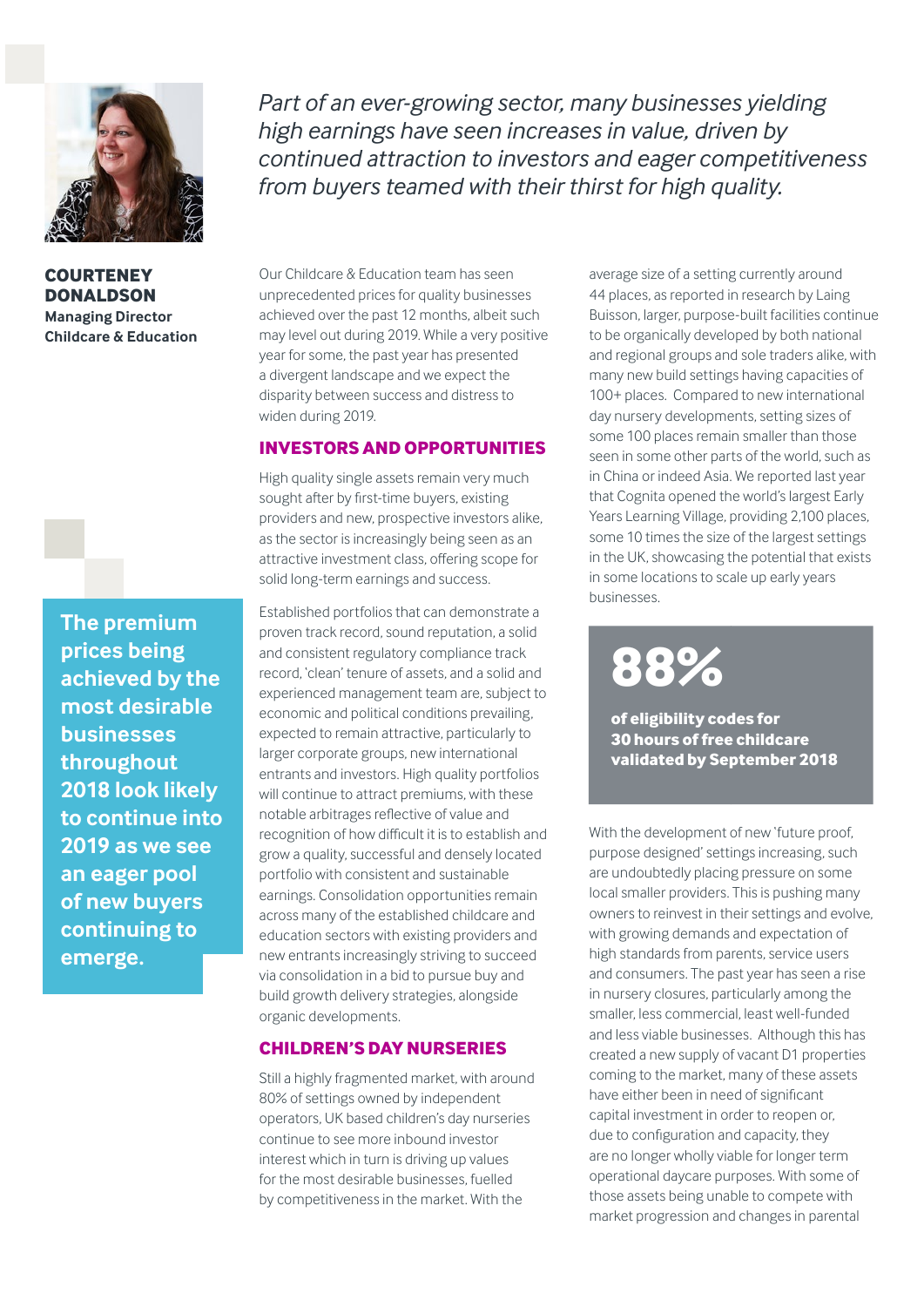expectations, some have reverted to prior use, which in many cases has been conversation back to historical former use as a single residential dwelling.

Research by NDNA highlighted a 66% increase in closures between September 2017 to 2018, attributing this to the introduction of the 30 hours of free childcare policy. While we can see that the policy has had a material impact on many operators, some have been better prepared to cope with it than others, dependent on location, service offering, USPs and the commerciality of the operator or owner.

As at September 2018, following a 12-month implementation, 88% of eligibility codes for 30 hours free childcare had been validated, showing that the majority of the impact the policy has had on the sector has occurred, however there is scope for additional pressure as takeup reaches capacity for Local Authority funded places.

A growing trend has been the increasing introduction of full day care provision on primary school sites. Maintained sector nurseries in many cases have historically been in receipt of higher local authority fee rates, in comparison to rates awarded to the private sector, we have seen an increase in school-based provision.

Historically having offered term time provision, there is evidence of school settings striving to become more commercial in extending from term time to full day care, with wrap around services, albeit private sector provision is typically far more adept in this respect.

As owners strive to differentiate their business from others, USPs, such as enrichment services, are becoming increasingly important and more prevalent. For example, bilingual offerings, provided by London-based Chinese-English group Hatching Dragons, skills development through skiing or swimming lessons as offered by North West regional group Kids Allowed, or sensory immersive children's activity rooms fitted with cutting edge augmented reality, as found in newly opened Rocket Productions, Chelsea.

Fixed costs continue to increase year on year for staffing, operations, and business

**USPs, such as enrichment services, bilingual curriculum and cutting edge technology, are becoming increasingly more prevalent.** 

rates, and so warranting sustainable fee rates and increasing operational capacities are potentially routes which could be taken to mitigate or offset sustainability pressures. Post Brexit, scope to review staffing ratios and re-examine floor area utilisation would be welcomed, awarding operators wider choice and flexibility in order to operate in a more efficient, costeffective manner.

# **INDEPENDENT SCHOOLS**

The landscape for independent schools is mixed, with private 'for profit' schools typically falling into one of three groups. The elite and prestigious private UK schools have been able to maintain high occupancy and school fees, assisting in offsetting increasing operational costs.

However, mid-market schools located in pockets of London, the South East and Home Counties are having to become increasingly commercial in order to ensure a healthy financial operation and ensuring profitability with necessary financial reserves.

The private independent schools which are most at risk are those located outside of London and the South East, with significant erosion in pupil numbers and little capital to reinvest. We anticipate increased evidence of distress during 2019 for this cohort of schools as costs rise and surpluses decrease.

Distressed assets aside, we expect the independent school market to remain strong and activity is anticipated to gain pace especially across mid-market pricing points of between £5 million and £50 million.

# **LOOKED AFTER CHILDREN AND YOUNG PEOPLE**

Children's homes and foster care businesses are continuing to see high levels of activity as the fragmented nature of the market provides a variety of opportunities for trade buyers and investors alike, with demand continuing to outstrip supply.

Children's homes, in particular, look set to see capital value growth during the year ahead. With local authorities beginning to increase their referrals back toward children's homes, there is a significant shortage in supply, and this is expected to fuel demand from business property buyers during 2019.

# **SPECIALIST CHILDCARE**

Trade and investor interest has continued unabated during 2018, as businesses that provide specialist care and education for children and young people continue to draw interest from a wide pool of acquisitive buyers. Alongside this, organic new business developments have been evident, with, amongst many others, 2018 seeing the opening of Brookways School in North Cheam, adding to the Keddleston Group's portfolio of specialist day and residential schools.

Overseas, against the backdrop of the Dubai Disabilities Strategy 2020, an aspirational vision to create a fully inclusive education system for children and young people with SEND is being realised. Riverston School, the first of its kind specifically catering for students with specialist needs or as referenced by the regulator, Children of Determination, opened in Dubai in 2018.

# **BREXIT & POLITICAL CHANGE**

As with any other business, the impact of Brexit is likely to be felt through the overall economic state of the UK and confidence in the country overall. While a weaker pound may fuel inbound activity from overseas investors, domestic opportunities may be impacted as UK owners or investors will seek to divest risk.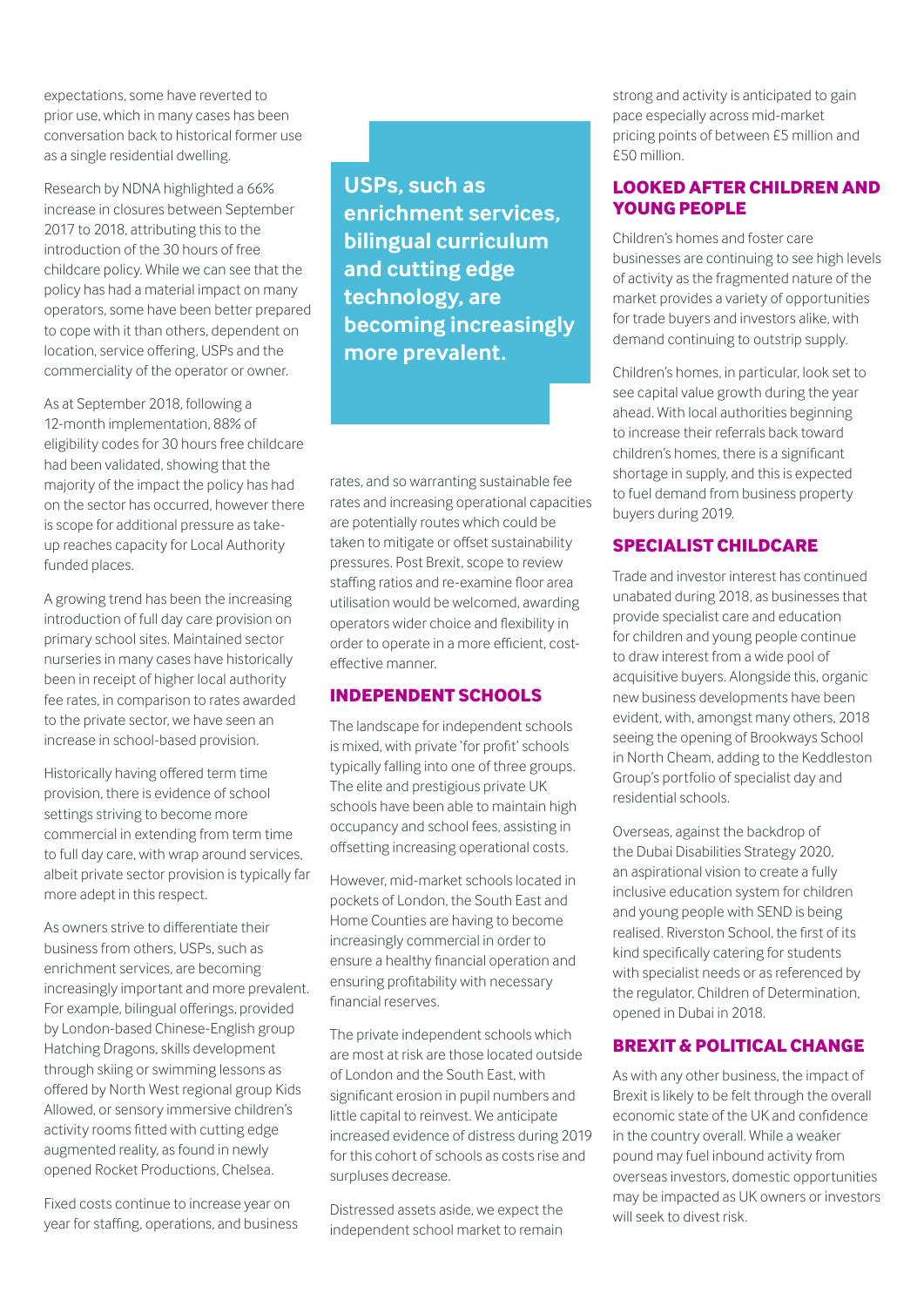Across the Childcare & Education sectors, there may be some challenges with visa issues impacting staff supply or a reduction in consumer supply as families who migrated to the UK might relocate due to changes in policy. However, over many decades, the UK day nursery sector has demonstrated resilience, with the best invested and prepared businesses being best equipped to weather potential change and challenges ahead.

Aside from Brexit, in the event of a snap election and the effect of a potential change in government, which would result in an immediate overhaul of a variety of aspects across both the

nursery and independent school sectors, including reviews of the funding system, regulatory policy, and cost frameworks, could be the greatest challenge of all.

This could be an incentive for business owners, entrepreneurs and returns hungry investors to leave the sectors should political change seem evident and likely to impact on policy, consumer demand, revenue, operations costs, and associated diminution in returns and / or substantial changes to tax positions, control and /or business governance. We could see an influx of sales coming in 2019 if such were to happen.







**CASE STUDY Yellow Dot & Mace Montessori, UK**

> Christie & Co brought both Yellow Dot and Mace Montessori portfolios to the market in 2018, which were

subject to competitive processes and extensive offers from a host of UK, European and wider international buyers from across Asia, Hong Kong and China. Multiple portfolio sales have been brokered by the team this year, but these two transactions are especially noteworthy due to the volume of offers presented by carefully vetted potential buyers in an offmarket process, and the premium tone of offers received.



### **CASE STUDY Project Queen, UK**

A key transaction in the Specialist Childcare sector, Christie & Co was instructed on the portfolio sale of seven residential children's homes and a

specialist school, located across the Midlands and East Anglia, by Direct Care Ltd. The group, a mix of freehold and leasehold, maintained an exceptional reputation and gained substantial interest from a range of regional and national operators when brought to the market, demonstrating the high demand for these types of businesses. It was ultimately purchased by Keys Group, a leading provider of innovative care and education services for children and young people with complex needs.

# **MARKET PREDICTIONS**

*We predict that we will see a marked increase in independent school closures during Q1 & Q2 2019, notably in relation to schools located outside of London and the South East. Particularly with the Teachers' Pension Scheme contribution rate increase from 16.48% to 23.6% from September 2019, this will be a further and potentially final blow for many already struggling with sustainability.* 

*Quality UK single nursery settings and portfolios with solid sustainable earnings will remain sought after, but the void between successful, stagnant and failing businesses will widen. We expect to see further competition as more schoolbased providers presently offering reception classes extend into full day care provision.*

*Demand for UK residential schools for children and young adults with SEND will remain high and the children's residential care market will increasingly strengthen, as demand continues to exceed supply. Foster care businesses, especially those with access to large cohort family placements, will also continue to attract premium prices.*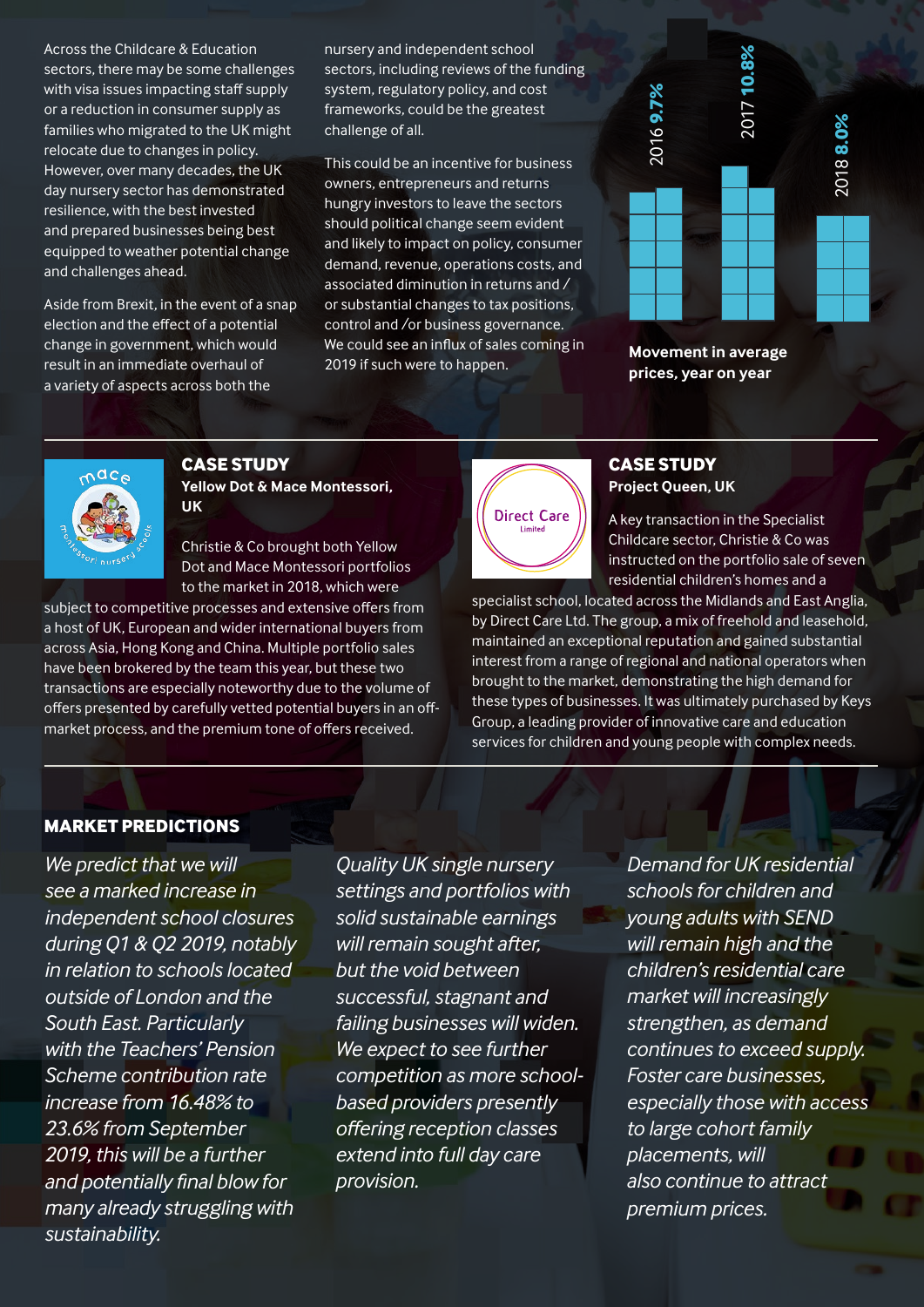# **MAJOR TRANSACTIONS / CHILDRENS DAY NURSERIES**

| <b>DATE</b> | <b>VENDOR</b>                   | <b>PURCHASER</b>                                 | <b>DEAL</b>                                                                               |
|-------------|---------------------------------|--------------------------------------------------|-------------------------------------------------------------------------------------------|
| February    | <b>Little Rascals Nurseries</b> | <b>ICP Nurseries</b>                             | Group of two outstanding nurseries in Tunbridge Wells                                     |
| March       | Yellow Dot Group Ltd            | <b>Bright Horizons</b>                           | Group of 12 high quality settings in and around Hampshire                                 |
| April       | <b>Elan Nurseries Ltd</b>       | Cranbrook Nursery<br>Group                       | Group of 3 Impressive Nurseries Located in the South East                                 |
| April       | <b>Playtime Nurseries</b>       | All about Children                               | Group of three impressive nurseries located in the South East                             |
| May         | Mace Montessori Schools         | <b>Busy Bees Group</b>                           | Nine high profile day nurseries with one school, all in Central London                    |
| May         | Abbeywood Tots Ltd              | lust Childcare                                   | Four premium leasehold settings in Bristol                                                |
| July        | Daisy and Jake Nurseries        | <b>Busy Bees Group</b>                           | Expanding group of six thriving purpose built settings                                    |
| September   | Miss Daisy Nursery Group        | Dukes Education                                  | Purchase of Miss Daisy's Group, comprising four premium nurseries in London               |
| October     | <b>Headstart Nurseries Ltd</b>  | Kiddi Caru/Les Petits<br><b>Chaperons Rouges</b> | Group of four exceptional childcare settings across the Home Counties                     |
| November    | Swingboat Nurseries Ltd         | Storal Learning                                  | Group of three exceptional freehold nurseries in Derbyshire                               |
| November    | Elmwood Nursery School          | Hjalli Model Ltd                                 | 87 place nursery sold to Icelandic nursery group, marking their first venture into the UK |

# **MAJOR TRANSACTIONS / INDEPENDENT SCHOOLS & EDUCATIONAL BUSINESSES**

| <b>DATE</b> | <b>VENDOR</b>                     | <b>PURCHASER</b>                       | <b>DEAL</b>                                                                                                                                                                                                                                                                |
|-------------|-----------------------------------|----------------------------------------|----------------------------------------------------------------------------------------------------------------------------------------------------------------------------------------------------------------------------------------------------------------------------|
| January     | GDST                              | Ipswich Education Ltd                  | A long standing all girls school purchased by Ipswich Education Ltd led by London<br>and Oxford Group. London Oxford Group was founded by Swiss corporation bankers<br>and is backed by China Wanda Group. Upon completion the School became a<br>co-educational provision |
| February    | Rosemary Edie                     | Robin Batlen                           | Sale of Hazel Hurst Prep School, a closed school in Nottinghamshire                                                                                                                                                                                                        |
| July        | Richard & Marzena Mace            | Malvern International<br>PLC.          | Communicate English School sold in a £2.34m deal                                                                                                                                                                                                                           |
| July        | <b>Prowting Family Concerns</b>   | Heather Partnership                    | A consortium of parents purchased Heathcote Preparatory School in Danbury, Essex                                                                                                                                                                                           |
| August      | Windrush Valley School<br>Limited | Fung King Jacqueline<br><b>CHUNG</b>   | Windrush Valley School in Oxford was purchased by a Chinese investor with education<br>investment interests                                                                                                                                                                |
| September   | Westonbirt Schools Limited        | <b>Wishford Schools</b>                | Westonbirt School, an independent day and boarding school for girls near Tetbury in<br>Gloucestershire                                                                                                                                                                     |
| September   | St Bees School                    | <b>Full Circle Education</b><br>Group  | St Bees School Cumbria was purchased in 2017 by Chinese investor, Full Circle, and<br>received significant investment to once again open its doors in 2018                                                                                                                 |
| September   | <b>ACG Limited</b>                | Inspired Learning                      | Inspired Learning, a UK based education provider, acquired the K12 unit of<br>New Zealand's largest private school operator, ACG                                                                                                                                           |
| September   | Knightsbridge School Ltd          | Dukes Education                        | Dukes Education acquired 75% or more of the shares in Knightsbridge School,<br>an independent preparatory school in London                                                                                                                                                 |
| October     | <b>PGL Travel Limited</b>         | Midlothian Capital<br>Partners         | Private investment company, Midlothian Capital Partners purchased children's<br>adventure holiday company, PGL, in a £467m deal                                                                                                                                            |
| October     | <b>August Equity</b>              | Dukes Education                        | UK school's operator Dukes Education has acquired Minerva Education, a group of five<br>London-based independent schools, from August Equity                                                                                                                               |
| October     | Bournemouth Collegiate            | Bright Scholar Manage-<br>ment Limited | Bournemouth collegiate was acquired by Bright Scholar, which currently has more than<br>35,000 pupils studying at its 67 schools across China                                                                                                                              |
| December    | Cognita Schools Limited Ltd       | Jacobs Holding                         | The largest education transaction of 2018 was agreed in September. The sale of<br>Cognita Schools Limited to Jacobs Holding, a Swiss investment firm, is set to complete<br>imminently, subject to regulatory approval, with a price tag of £2bn                           |